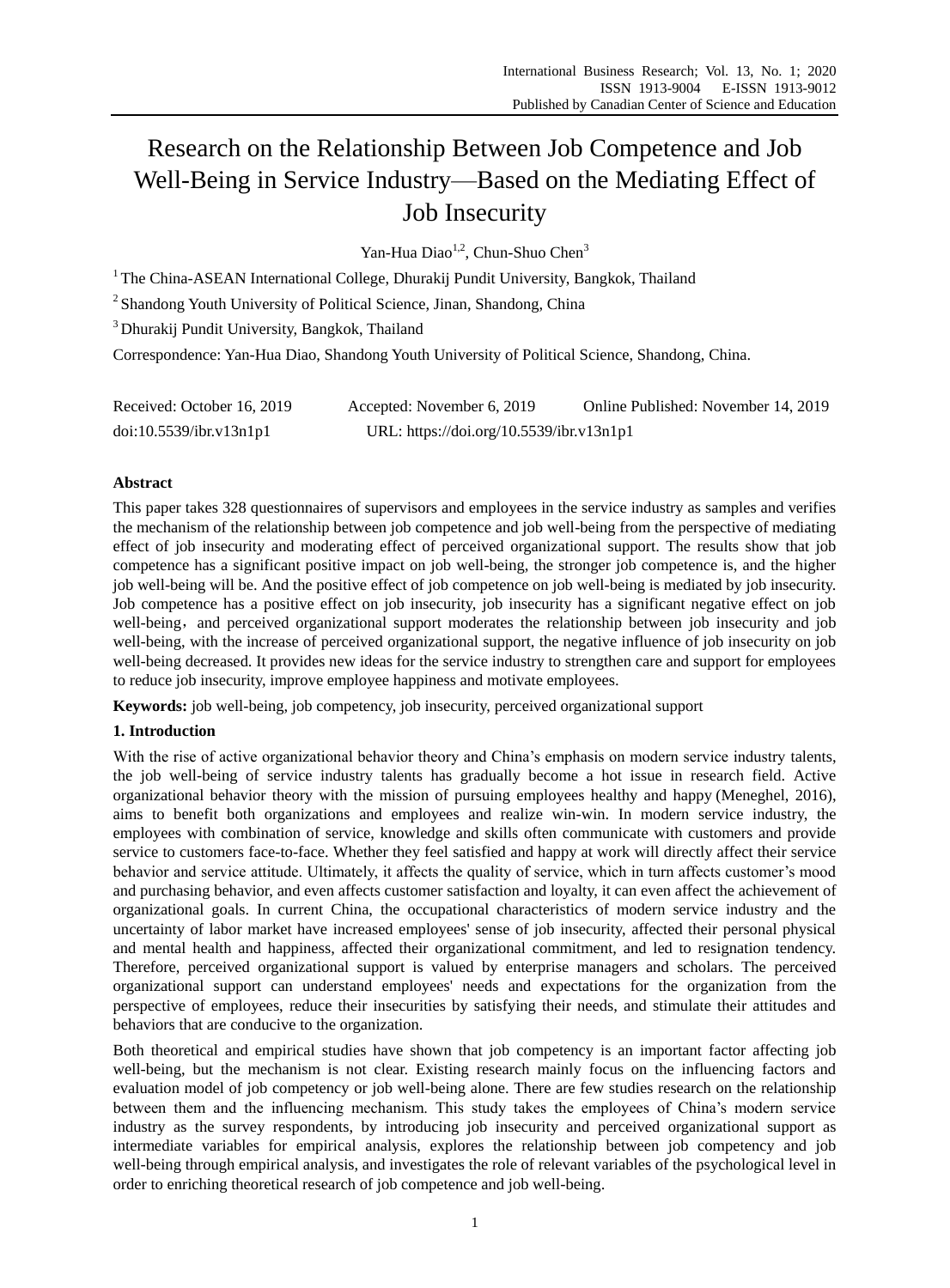#### **2. Literature Review**

With regard to the definition of competency, the current authoritative definition is given by McClelland (1973). He believes that job competency refers to personal traits such as knowledge, attitude, values, and motivation. It can be expressed through work performance and can be measured by some specific methods. In this study, it is considered that job competency is an individual trait that can distinguish different job performance, which may be manifested as high cognitive ability, good values and excellent behavioral skills.

The initial study on job insecurity came from Greenhalgh and Rosenblatt (1984), who defined job insecurity as an employee's sense of inability to maintain the desired continuity in a threatened work situation. At present, scholars still disagree on the definition of job insecurity. This study believes that job insecurity refers to the sense of employees' inability to maintain their expectations in a threatened work situation. This sense of powerlessness is not only the fear of losing jobs, but also the fear of losing some job characteristics and resources (Greenhalgh& Rosenblatt, 1984; Reichert, 2015; Witte, 2016).

Eisenberger (1986) based on the social exchange theory in social psychology, first proposed the concept of Perceived Organizational Support (POS), which is used to express employees' Perceived Organizational commitment to themselves. It is believed that the perceived organizational support refers to employees' perception and view on whether the organization cares about their interests and attaches importance to their contributions, and the questionnaire of perceived organizational support is developed, which is used for reference in this study.

The research results on happiness in China and abroad are extremely rich, and the connotation categories can be divided into two major research factions: subjective well-being and psychological well-being. This study believes that job well-being firstly displays subjective well-being and is also closely related to psychological well-being. It is the positive or negative emotion that the staff feels in the process of pursuing self-value realization.

#### **3. Methodology Design**

#### *3.1 Research Hypothesis*

A large number of empirical studies have found the relationship between job competency, job insecurity, perceived organizational support and job well-being. Cuyper (2014) studied the relationship between job competency and job well-being and the role of job insecurity as a madiator variable. Some scholars have studied the role of perceived organizational support as a moderator. For example, Kurtessis et al. (2015) believes that perceived organizational support can moderate the relationship between leader-member exchange (LMX) and job satisfaction of employee. Wen et al. (2018) found that perceived organizational support plays a moderating role in the relationship between emotional labor and job satisfaction. Yeves et al. (2019) studied the moderating effect of perceived employability on job insecurity and job satisfaction.

Abraido-lanza(1997)proposed that personal ability plays an important role in the job well-being. Occupational competency can bring positive employee behaviors to the organization, such as improving employee's job satisfaction in the organization (Akkermans et al., 2013; Tomietto et al.*,* 2019).It can be seen that job competency plays an important role in improving job well-being.

The relationship between job competency and job insecurity is controversial. Some scholars believe that job competency can help employees find jobs and cope with job insecurity (Fugate, 2004). Job competency can bring positive career development results to employees, such as reducing occupational insecurity (Kuijpers, 2006; Colakoglu, 2011). However, some scholars believe that employees with higher job competency are more likely to perceive job insecurity than those with lower job competency (Atkinson, 1984).

Most studies on the relationship between job insecurity and happiness by scholars have found that there is a negative correlation between them, and job insecurity will lead to lower happiness (Ferrie et al., 1998; Hellgren, 2010; Elst, 2014). Griep (2016) believes that job insecurity is harmful and detrimental to health and low satisfaction. Elst et al. (2011) found that job insecurity frustrated employees' psychological needs, and then negatively affected their happiness. Emberland et al. (2010) believed that job insecurity had a significant negative predictive effect on psychological well-being. Menendez et al. (2019) studied that job insecurity has a significant negative impact on job well-being of employees.

Studies on the perceived organizational support have found that there is a significant positive relationship between perceived organizational support and job satisfaction, and job satisfaction is an important factor of job well-being (Rhoades, 2002; Panaccio & Vandenberghe, 2009); Perceived organizational support is closely related to job well-being, and good organizational support can help improve job well-being (Wang et al., 2018;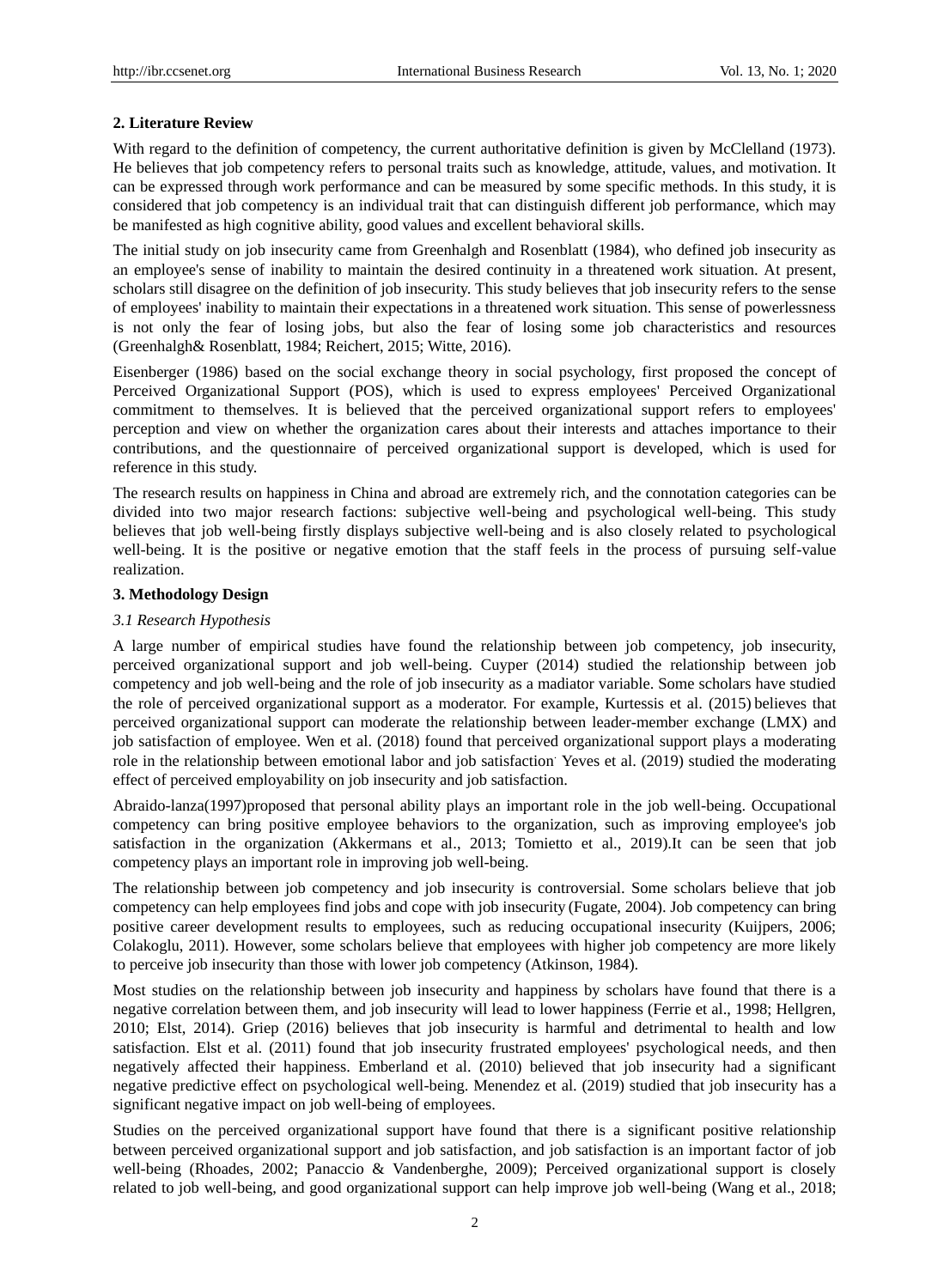Maria et al., 2019). Faris (2018) proposed that job insecurity is significantly positively correlated with resignation intention, and organizational support and commitment play a moderating role in the relationship between job insecurity and resignation intention.

Based on these research foundations, this study believes that job competency will have a positive impact on the job well-being of service industry employees, and job insecurity plays an important intermediary role in the relationship. Hereby, this study designed the research framework as shown in Figure 1 and proposed relevant hypotheses.



Figure 1. The research framework

In the theoretical model of this study, job competence is an independent variable, job well-being is a dependent variable, and job insecurity is a mediator variable, moderators such as perceived organizational support is also added in this research in order to discuss its effects on job competence and job well-being. Based on the above research framework, the following research hypotheses are proposed:

H1: The job competency has a significant positively effect on job well-being.

H2: Job competence has a significant negative effect on job insecurity.

H3: Job insecurity has a significant negative effect on job well-being.

H4: Perceived organizational support moderates the relationship between job insecurity and job well-being. With the increase of perceived organizational support, the negatively influences of job insecurity on job well-being is smaller.

H5: Job insecurity mediates the relationship between job competence and job well-being.

## *3.2 Research Tools*

In this study, the required data were collected by questionnaire survey, and the first draft of questionnaire was prepared with reference to relevant mature scales. First, the draft will be submitted to the relevant field experts to review and put forward Suggestions for revision. Then, the modified questionnaire was used to conduct the pre-test survey, and the reliability and validity of the questionnaire were evaluated with the pre-test survey data. Finally, the formal questionnaire was determined after optimization according to the evaluation results, and the investigation was carried out according to the formal questionnaire. The following is a detailed description of the compilation and content composition of the questionnaire.

The questionnaire is divided into five parts: personal background information, job competency scale, job insecurity scale, job well-being scale and perceived organizational support scale. The questions in the scale are based on the Likert five-point scoring type. From 1 to 5, they represent five levels of strongly disagreement, disagreement, generality, agreement, strongly agreement.

The job competency scale is based on the relevant foreign theories and the scale designed by Zhu (2014) on the job competence of service personnel, which has a total of 9 questions. The Job Insecurity Scale used the Hellgren et al. (1999) scale for a total of 6 questions which includes two dimensions about continuity and development. The Perceived Organizational Support Scale used the simplified version of Eisenberger (1986) scale for a total of 5 questions. The job well-being Scale draws on the PWB scale designed by Abbott et al. (2006) and is revised based on the actual survey. It is divided into six dimensions: self-acceptance, job value, benefits and income, development prospect, environment control and interpersonal relationship. There are 28 questions in total.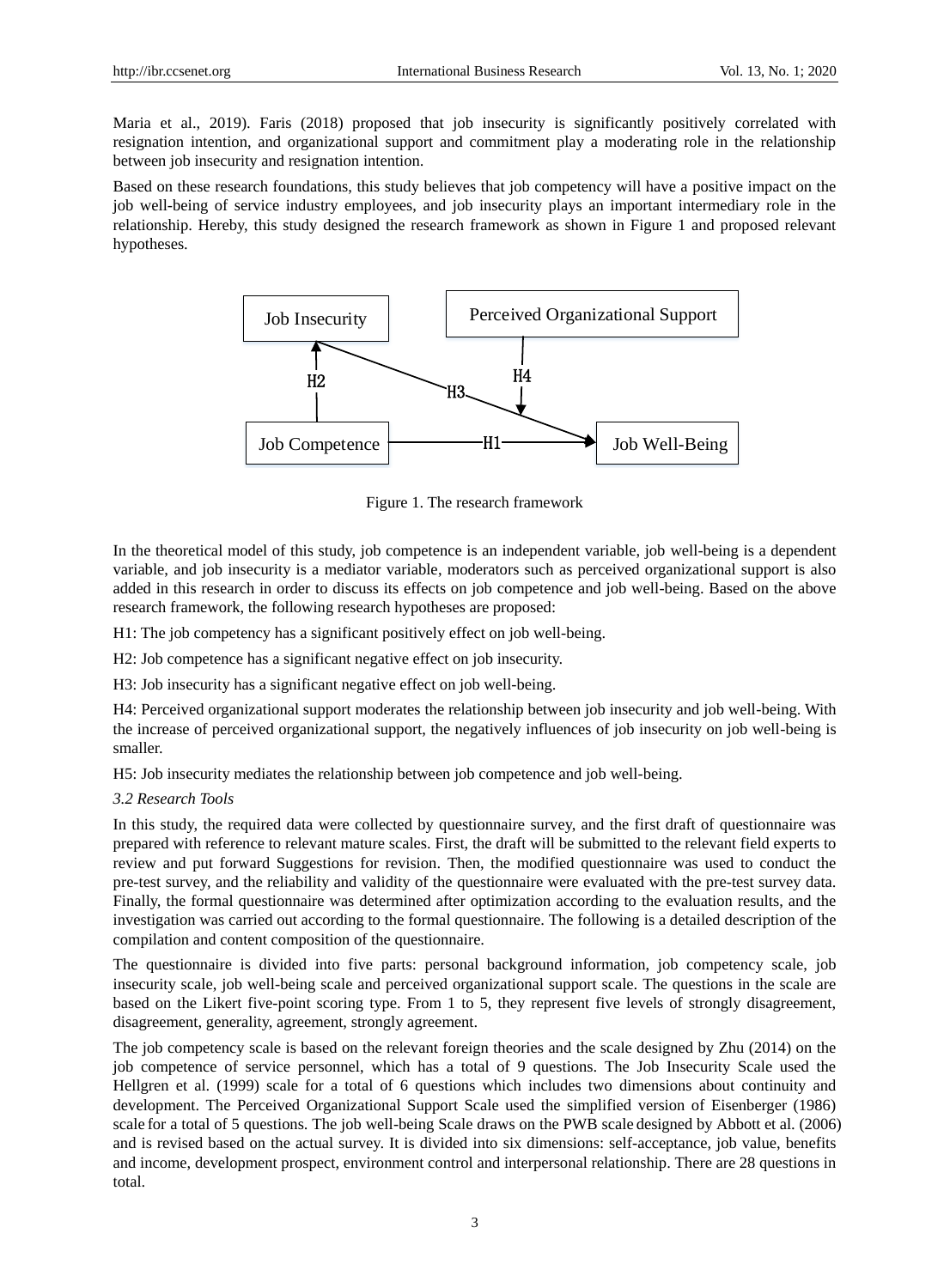In addition, in order to avoid the possible expansion or contraction of the concept caused by the variation of the common method, it would lead to the error of the subsequent hypothesis inference. In this study, the effects of CMV were prevented through questionnaire layout design and paired survey.

## *3.3 Sampling Method and Sample Size Allocation*

The sample of this study comes from the service industry personnel. This study selects the individual employees of the communication, finance, tourism and education service enterprises with relatively large number of employees as the questionnaire survey object. In order to ensure the representativeness and operability of the sample, a sampling method combining staged stratified random sampling is adopted, and 300 people are taken as samples. In the first stage, the country is divided into the eastern, central and western regions as the three levels of sampling. In the second phase, five provinces are sampled by simple random sampling in each layer. The sample provinces are allocated according to the number of eastern, central and western provinces. There are two provinces in the east and west, and one province in the central part. The results are Shandong, Shaanxi, Jilin, Guangdong, and Yunnan respectively. In the third phase, service employees were randomly selected from the database of social security department of the sampled province, with an average of 75 employees from each of the four industries and 15 employees from each province in each industry.

In addition, in order to ensure the validity and accuracy of variable measurement, the research uses the paired research method, because the survey of job competency cannot only be based on the individual self-evaluation of the employees, but the supervisors should also evaluate the competence of the respondents, and then carry out the weighted conversion. So matching survey is needed. This is done by matching service employees to their supervisors, and asking them a questionnaire. The data obtained from the supervisor's survey and the survey data of the object of study are averaged to obtain the survey data of job competency.

In this study, Amos research and analysis software was used to verify the fitting degree of structural equation model. Structural equation model has high requirements, and it is not appropriate to require too large or too small sample size. Gorsuch (1983) believes that the ratio of sample size to the number of variables should be more than 5 to 1, and the larger the better in principle. Considering the number of variables, the sample size determined in this study is about 300. Considering the inefficiency of about 15%, 350 questionnaires were distributed in the formal survey.

## **4. Empirical Results**

#### *4.1 Descriptive Statistical Analysis*

In the pre-survey, 50 questionnaires were distributed, 50 questionnaires were recovered, and 3 invalid questionnaires were eliminated. Through item analysis, reliability analysis and validity analysis of the pre-survey data, it was found that the scale had good reliability and validity. The questionnaire with small sample test was applied to the formal investigation.

A total of 350 questionnaires were actually distributed in this formal investigation, and 342 were recovered, with a recovery rate of 97.7%. According to the matching survey design of the questionnaire, 318 people were responsible for the investigation, and 318 pairs of questionnaires were collected, covering the personal evaluation of 340 people. After sorting out, 328 effective questionnaires were obtained, with an effective rate of 93.7%. Among the 328 respondents, the sample distribution is basically consistent with the overall distribution status of service industry employees.

As shown in table 1, this study involves a survey of four variables. As for the distribution of samples among all variables, the results show that the mean value is higher than 3.0, indicating that the respondents generally have a higher ability or level in these aspects.

| Dimension                        | Sample<br>size | Mean  | Standard deviation | Minimum | Maximum |
|----------------------------------|----------------|-------|--------------------|---------|---------|
| <b>Job Competence</b>            | 328            | 3.947 | 0.922              |         |         |
| Job Insecurity                   | 328            | 3.796 | 0.946              |         |         |
| Perceived Organizational Support | 328            | 3.572 | 0.972              |         |         |
| Job Well-being                   | 328            | 3.690 | 0.880              |         |         |

Table 1. Descriptive statistics of each variable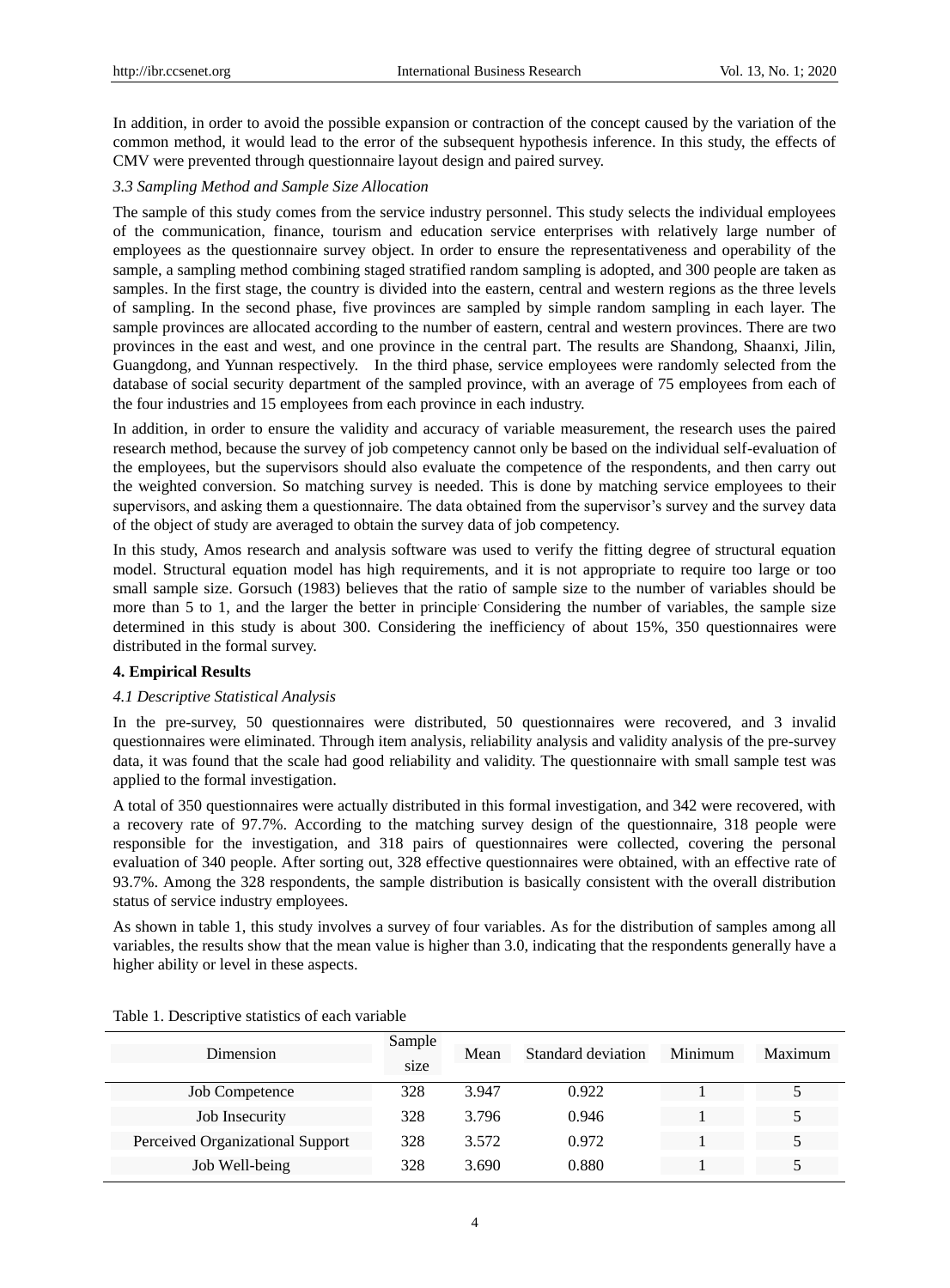#### *4.2 Reliability Analysis*

The most suitable index for the reliability test of the questionnaire is Cronbach's  $\alpha$  coefficient. When the coefficient value is greater than 0.7, it can be considered that the questionnaire as a whole has a high consistency. The results of table 2 show that the Cronbach's  $\alpha$  coefficients of 4 variables are all over 0.9, indicating that the reliability of each variables is good and the questionnaire is credible.

Table 2. Reliability of each variable

| Dimension                        | Cronbach's $\alpha$ | Item number |
|----------------------------------|---------------------|-------------|
| <b>Job Competence</b>            | 0.954               |             |
| Job Insecurity                   | 0.941               |             |
| Perceived Organizational Support | 0.921               |             |
| Job Well-being                   | 0.983               | 28          |

#### *4.3 Correlation Analysis*

From the statistical results in Table 3, the Pearson correlation coefficient between job competency and job insecurity is 0.575, and the corresponding P value is less than 0.01, indicating that there is a significant positive relationship between job competency and job insecurity at 1% significance level. The Pearson correlation coefficient between job insecurity and job well-being is -0.639, and the corresponding P value is less than 0.01, indicating that there is a significant negative relationship between job insecurity and job well-being at 1% significance level. Similarly, perceived organizational support organizational is positively correlated with job well-being, and job competency is positively correlated with job well-being. The results of correlation analysis can verify hypothesis H1, H3 and deny H2.

|  |  |  | Table 3. Pearson correlation analysis of each dimension |  |  |  |  |
|--|--|--|---------------------------------------------------------|--|--|--|--|
|--|--|--|---------------------------------------------------------|--|--|--|--|

| Dimension                           |           |            |           |  |
|-------------------------------------|-----------|------------|-----------|--|
| 1. Job Competence                   |           |            |           |  |
| 2. Job Insecurity                   | $0.575**$ |            |           |  |
| 3. Perceived Organizational Support | $0.678**$ | $0.594**$  |           |  |
| 4. Job Well-being                   | $0.727**$ | $-0.639**$ | $0.749**$ |  |

*Note.* \*\* At a confidence level of 0.01, the significance test of the correlation is passed.

#### *4.4 Regression Analysis*

In the research, two-step regression method was used to test the adjustment effect of organizational support. The first step is to take job well-being as the dependent variable and job insecurity and perceived organizational support as the independent variables to conduct a multiple linear regression analysis. The second step took job well-being as the dependent variable and job insecurity, Perceived organizational support and job insecurity multiplied by Perceived organizational support as the independent variables to conduct multiple linear regression analysis. According to the statistical results in table 4, the regression results of the first step are shown in model 1,  $R^2$  is 0.692, the regression coefficient of job insecurity is-1.058, the T value is -12.468, the P value is 0.000, and the P value is less than 0.01. It indicates that at the significance level of 1%, the coefficient of job insecurity has a very significant statistical significance, that is, there is a very significant negative relationship between job insecurity and job well-being. This also verifies hypothesis H3.

Similar to perceived organizational support,  $R^2$  is 0.692, the regression coefficient of perceived organizational support is 1.841, the T value is 21.710, the P value is 0.000, and the P value is less than 0.01. It can be seen that there is a significant positive relationship between organizational support and job well-being. The regression results of the second step are shown in model 2,  $\mathbb{R}^2$  is 0.792, that is,  $\mathbb{R}^2$  of model 2 is greater than model 1, and the interaction between job insecurity and organizational support (job insecurity multiplied by perceived organizational support) is very significant, indicating that organizational support has a significant regulatory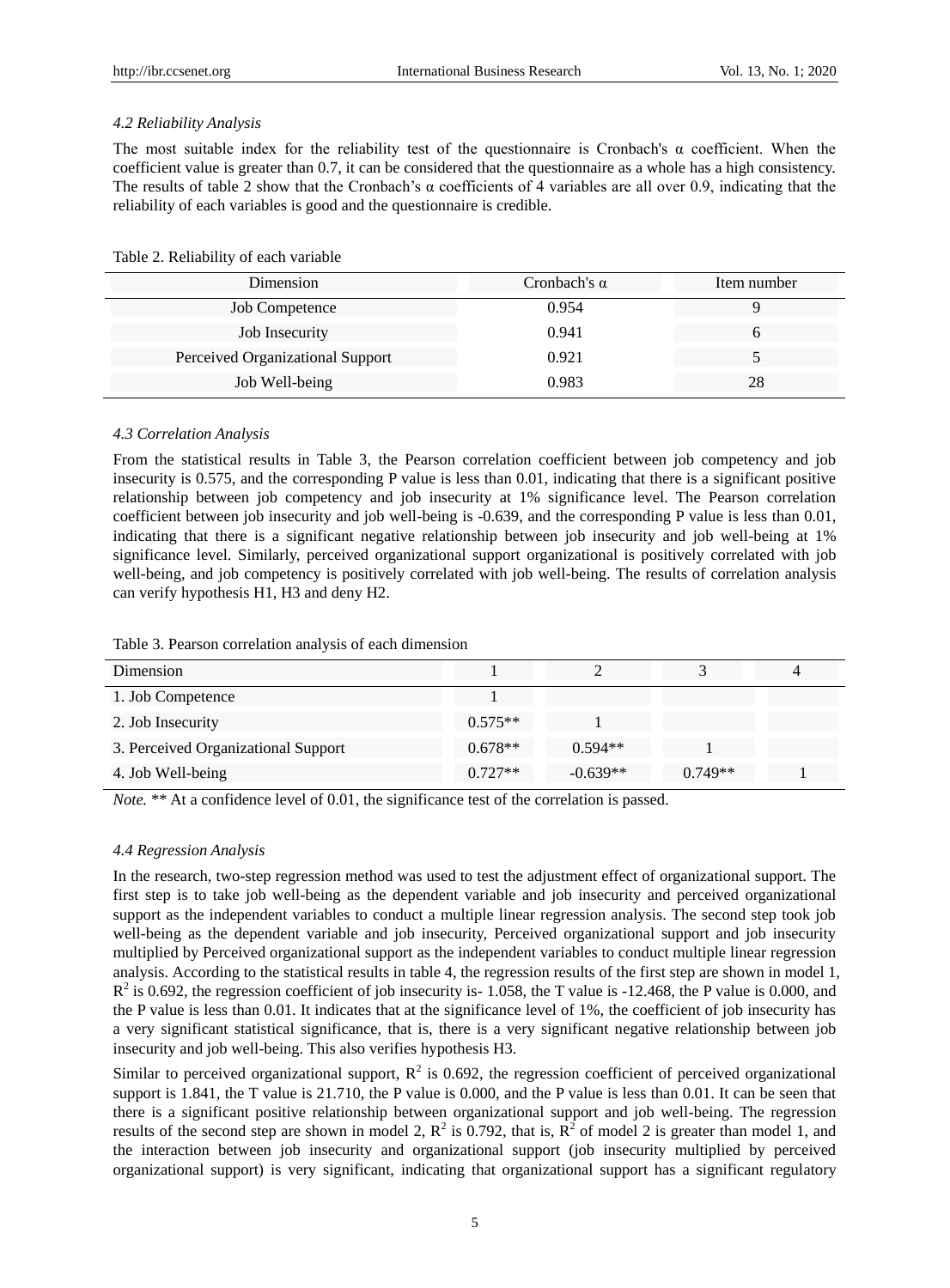#### effect and a negative regulatory effect. This also verifies hypothesis H4.

| The Dependent Variable                                                    |          |                  |          | Job Well-Being |
|---------------------------------------------------------------------------|----------|------------------|----------|----------------|
| Variables                                                                 |          | Model 1          |          | Model 2        |
|                                                                           | β        | t                | β        |                |
| Job Insecurity                                                            | $-1.058$ | $-12.468***$     | $-0.669$ | $-4.130***$    |
| Perceived<br>Organizational<br>Support                                    | 1.841    | $21.710***$      | 1.643    | 14.654***      |
| $\ast$<br>Insecurity<br>Perceived<br>Job<br><b>Organizational Support</b> |          |                  | $-0.839$ | $-7.478***$    |
| $\mathbf F$                                                               |          | 733.447***       |          | 618.197***     |
| $R^2$                                                                     |          | 0.692            |          | 0.792          |
| adj- $R^2$                                                                |          | 0.691            |          | 0.791          |
| Overall model P value                                                     |          | $\boldsymbol{0}$ |          | $\theta$       |

## Table 4. Verification of moderating effects

*Note.* \*\*\*means p<0.01; β: regression coefficient.

#### *4.5 Structural Equation Model (SEM) Analysis*

## 4.5.1 Structural Equation Models

According to the statistical results in Table 5, the fitting indexes of the model are as follows: Chi-square DOF ratio is 1.508, less than 3.And GFI is 0.938, AGFI is 0.946, NFI is 0.916, IFI is 0.908, and CFI is 0.907.The fitting indexes of the model are all greater than 0.90, indicating that the model fitting is ideal. SRMR is 0.062, RMSEA is 0.075, less than 0.08, indicates a good model fitness.

#### Table 5. Fitting indicators of structural equation models

| $\chi^2/df$ | GFI   | AGFI  | NFI   | IFI   | CFI   | <b>SRMR</b> | <b>RMSEA</b> |
|-------------|-------|-------|-------|-------|-------|-------------|--------------|
| 1.508       | 0.938 | 0.946 | 0.916 | 0.908 | 0.907 | 0.062       | 0.075        |

#### 4.5.2 Path Analysis and Mediation Analysis

From the results of the path coefficients of the structural equations in Table 6, the normalized path coefficient of job insecurity <---job competence is 0.821, the non-standardized path coefficient is 0.384, the standard error is 0.066, the *T* value is 5.812, and the *P* value is less than 0.001 (\*\*\*), indicating that the path of job competency to job insecurity is significant, and that job competency and job insecurity exhibit a significant positive relationship, which deny hypothesis H2. Similar paths show that job insecurity and job well-being have a significant negative relationship which verifies H3.

The standardized path coefficient of job well-being<--job competence is -0.096, the non-standardized path coefficient is - 0.085, the standard error is 0.063, the T value is - 1.338, and the *P* value is 0.181, which indicate that the path from job competence to job well-being is not significant. So it is a complete mediating effect.

Job insecurity plays a significant and complete mediating role in the relationship between job competency and job well-being, the Median effect value is  $0.821*$  (-0.409) =-0.336, which verifies H5.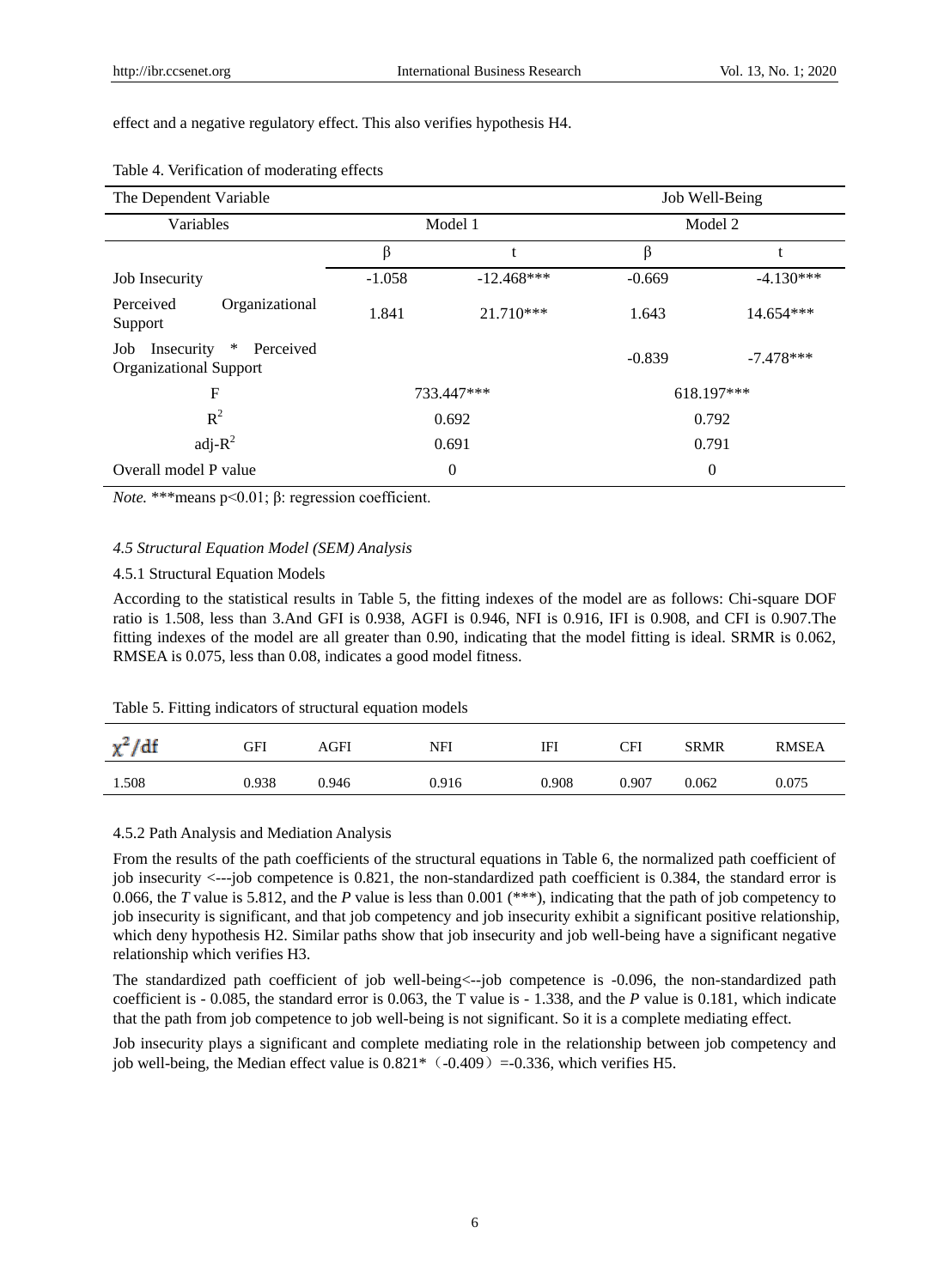#### Table 6. Path analysis results

| Path                                                          | Standardization<br>coefficient | Unstandardized<br>coefficient | Standard<br>error |          | p     |
|---------------------------------------------------------------|--------------------------------|-------------------------------|-------------------|----------|-------|
| Job Insecurity <--- Job competency                            | 0.821                          | 0.384                         | 0.066             | 5.812    | ***   |
| Job well-being $\leq$ ---Job competency                       | $-0.096$                       | $-0.085$                      | 0.063             | $-1.338$ | 0.181 |
| Job well-being<---Job Insecurity                              | $-0.409$                       | $-0.77$                       | 0.164             | $-4.706$ | ***   |
| Job well-being <-- Perceived<br><b>Organizational Support</b> | 0.893                          | 0.645                         | 0.066             | 9.799    | ***   |



Figure 2. Schematic Diagram of Mediation Variables

## *4.6 Hypothesis Verification Results*

Based on the above data analysis results, the validation results of the hypothesis in this study are summarized as shown in Table 7.

| Table 7. Hypothesis verification results of this study |  |  |  |  |
|--------------------------------------------------------|--|--|--|--|
|--------------------------------------------------------|--|--|--|--|

| Research hypothesis | <b>Test Results</b> |
|---------------------|---------------------|
| H1                  | Supported           |
| H2                  | Not Supported       |
| H <sub>3</sub>      | Supported           |
| H4                  | Supported           |
| H <sub>5</sub>      | Supported           |

#### **5. Conclusions**

This paper takes the relationship among job competency, job insecurity, perceived organizational support and job well-being of service industry employees as the main line of study. Through sampling questionnaire survey data, this paper discusses the influence of job competency on job well-being, and analyzes how job competency influences job well-being through the mediating effect of job insecurity and the moderating effect of perceived organizational support. In this study, the following conclusions were obtained:

Job competency will positively affect their job insecurity, and the stronger job competency, the higher their job insecurity. The stronger the service industry employees' job competence, as a subjective feeling, the higher the degree of job insecurity they feel, which is different from the research results of some scholars, but consistent with the research of Atkinson (1984) .

Job insecurity has a significant negative effect on job well-being. The higher the degree of job insecurity, the lower the sense of job well-being. The job competency of service employees will influence their job well-being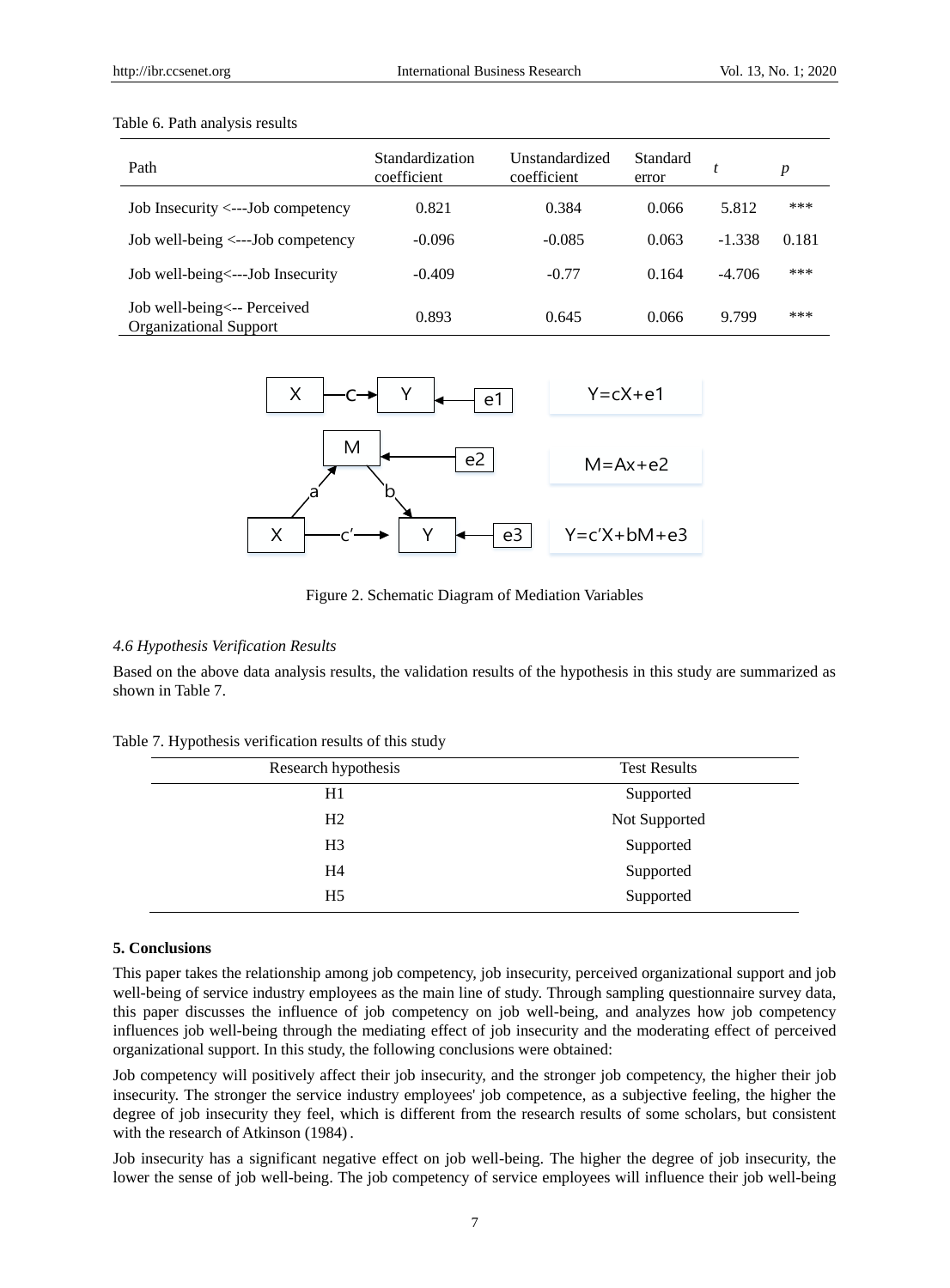through the intermediary effect of job insecurity.

Perceived organizational support moderates the relationship between job insecurity and job well-being. With the increase of perceived organizational support, the negative influence of job insecurity on job well-being decreased.

This study further enriches the research on job competency and job well-being, reveals the effect of job competency on job well-being, and verifies the important role of job insecurity and perceived organizational support. It provides new ideas for the service industry to strengthen care and support for employees to reduce job insecurity, improve employee happiness and motivate employees.

## **References**

- Abbott, R. A., Ploubidis, G. B., & Huppert, F. A. (2006). Psychometric evaluation and predictive validity of ryff's psychological well-being items in a UK birth cohort sample of women. *Health and Quality of Life Outcomes, 4*(1), 76. https://doi.org/10.1186/1477-7525-4-76
- Abraído-Lanza, A. F. (1997). Latinas with arthritis: effects of illness, role identity, and competence on psychological well-being. *American Journal of Community Psychology, 25*(5), 601-627. https://doi.org/10.1023/A:1024682800238
- Akkermans, J., Schaufeli, W. B., Brenninkmeijer, V., & Blonk, R. W. B. (2013). The role of career competencies in the job demands — resources model. *Journal of Vocational Behavior, 83*(3), 356-366. https://doi.org/10.1016/j.jvb.2013.06.011
- Atkinson, J. M. (1984). Structures of social action: studies in conversation analysis. *Aphasiology, 1*(4), 243-249. https://doi.org/10.1080/026870399402073
- Colakoglu, S. N. (2011). The impact of career boundarylessness on subjective career success: the role of career competencies, career autonomy, and career insecurity. *Journal of Vocational Behavior, 79*(1), 47-59. https://doi.org/10.1016/j.jvb.2010.09.011
- Cuyper, N. D. (2014). Perceived employability and performance: moderation by felt job insecurity. *Personnel Review, 43*(4), 536-552. https://doi.org/10.1108/PR-03-2013-0050
- Eisenberger, R. (1986). Perceived organizational support. *Journal of Applied Psychology, 71,* 500-507. https://doi.org/10.1037/0021-9010.71.3.500
- Elst, T. V. (2014). On the reciprocal relationship between job insecurity and employee well-being: Mediation by perceived control? *Journal of Occupational & Organizational Psychology, 87*(4), 671-693. https://doi.org/10.1111/joop.12068
- Elst, T. V., & Cuyper, N. D. (2011). The role of perceived control in the relationship between job insecurity and psychosocial outcomes: moderator or mediator? *Stress & Health, 27*(3), 215-217. https://doi.org/10.1002/smi.1371
- Emberland, J. S., & Rundmo, T. (2010). Implications of job insecurity perceptions and job insecurity responses for psychological well-being, turnover intentions and reported risk behavior. *Safety Science, 48*(4), 452-459. https://doi.org/10.1016/j.ssci.2009.12.002
- Faris, A. (2018). Job insecurity, organizational commitment, financial responsibility, and turnover intention, a test of three way interaction. *International Business Research, 11*(6), 213-225. https://doi.org/10.5539/ibr.v11n6p213
- Ferrie, J. E., Shipley, M. J., Marmot, M. G., Stansfeld, S., & Smith, G. D. (1998). The health effects of major organizational change and job insecurity. *Social Science & Medicine, 46*(2), 243-254. https://doi.org/10.1016/S0277-9536(97)00158-5
- Fugate, M. (2004). Employability: a psycho-social construct, its dimensions, and applications. *Journal of Vocational Behavior, 6*5(1), 14-38. https://doi.org/10.1016/j.jvb.2003.10.005
- Gorsuch, R. L. (1983). Moral obligation and attitudes: their relation to behavioral intentions. *Journal of Personality and Social Psychology, 44*(5), 1025-1028. https://doi.org/10.1037/0022-3514.44.5.1025
- Greenhalgh, L., & Rosenblatt, Z. (1984). Job insecurity: toward conceptual clarity. *Academy of Management Review, 9*(3), 438-448. https://doi.org/10.5465/amr.1984.4279673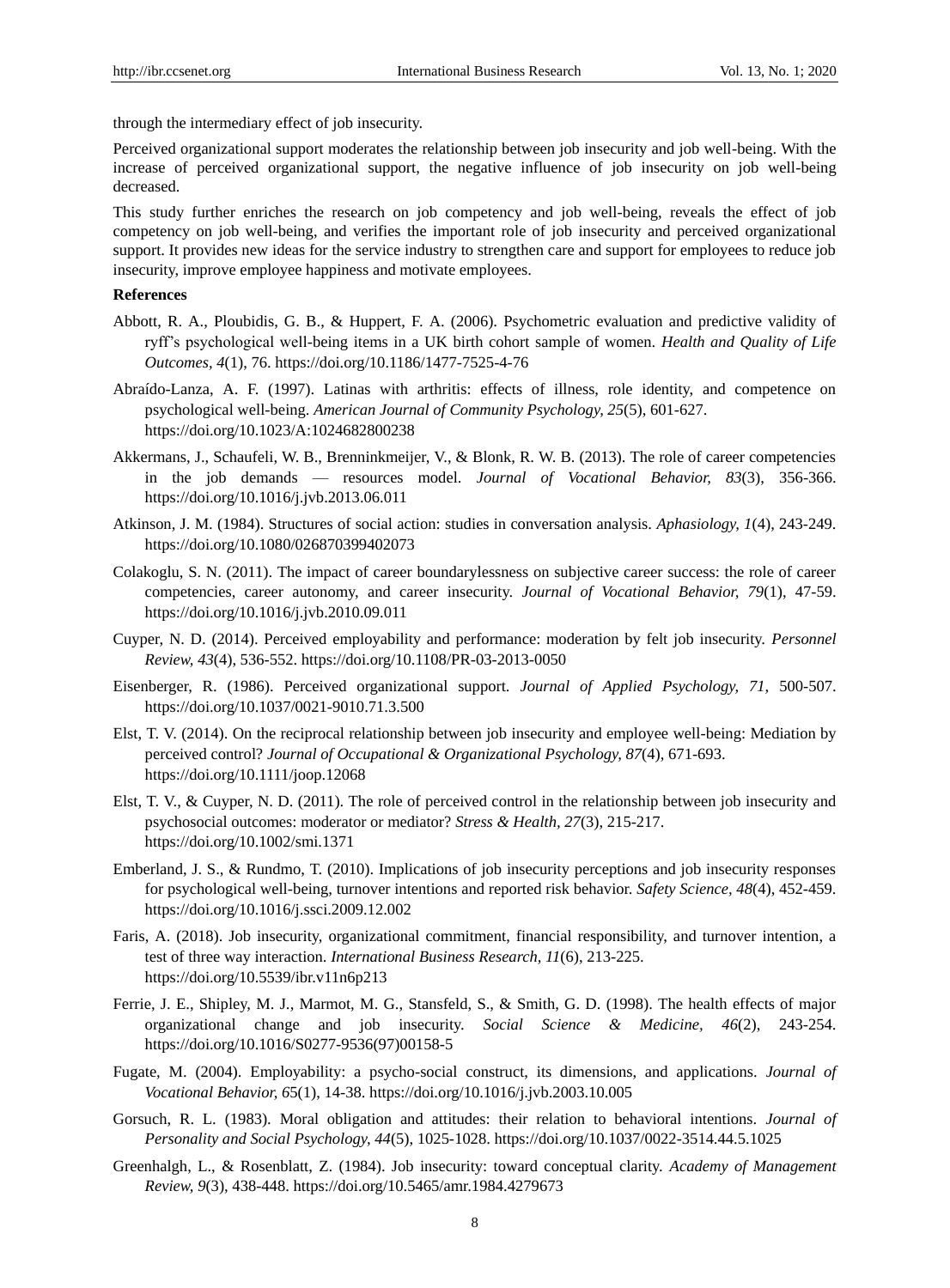- Griep, Y. (2016). The effects of unemployment and perceived job insecurity: a comparison of their association with psychological and somatic complaints, self-rated health and life satisfaction. *International Archives of Occupational and Environmental Health, 89*(1), 147-162. https://doi.org/10.1007/s00420-015-1059-5
- Hellgren, J., Sverke, M., & Isaksson, K. (1999). A two-dimensional approach to job insecurity: consequences for employee attitudes and well-being*. European Journal of Work & Organizational Psychology, 8*(2), 179-195. https://doi.org/10.1080/135943299398311
- Hellgren, M. S. (2010). A two-dimensional approach to job insecurity: consequences for employee attitudes and well-being. *European Journal of Work & Organizational Psychology, 8*(2), 179-195. https://doi.org/10.1080/135943299398311
- Kuijpers, M. (2006). Career competencies for the modern career. *Journal of Career Development, 32*(4), 303-319. https://doi.org/10.1177/0894845305283006
- Kurtessis, J. N., & Eisenberger, R. (2015). Perceived organizational support: a meta-analytic evaluation of organizational support theory. *Journal of Management, 43*(6), 1854-1884. https://doi.org/10.1177/0149206315575554
- Maria, C. M., Byron, G., & Adams, L. S. (2019). Perceived Organizational Support for the Use of Employees' Strengths and Employee Well-Being: A Cross-Country Comparison. *Journal of Happiness Studies, 20*(6), 1825-1841. https://doi.org/10.1007/s10902-018-0026-8
- McClelland, D. C. (1973). Testing for competence rather than for intelligence. *American Psychologist, 28*(1), 1-14. https://doi.org/10.1037/h0034092
- Meneghel, I. (2016). Feeling good makes us stronger: how team resilience mediates the effect of positive emotions on team performance. *Journal of Happiness Studies, 17*(1), 239-255. https://doi.org/10.1007/s10902-014-9592-6
- Menéndez, E. S., Llosa, J. A., & Agulló, T. E. (2019). Job Insecurity and Mental Health: The Moderating Role of Coping Strategies from a Gender Perspective. *Frontiers in psychology, 10*(10), 286. https://doi.org/10.3389/fpsyg.2019.00286
- Panaccio, A., & Vandenberghe, C. (2009). Perceived organizational support, organizational commitment and psychological well-being: a longitudinal study. *Journal of Vocational Behavior, 75*(2), 224-236. https://doi.org/10.1016/j.jvb.2009.06.002
- Reichert, A. R. (2015). Self-perceived job insecurity and the demand for medical rehabilitation: does fear of unemployment reduce health care utilization? *Health Economics, 24*(1), 8-25. https://doi.org/10.1002/hec.2995
- Rhoades, L. (2002). Perceived organizational support: a review of the literature. *Journal of Applied Psychology, 87*(4), 698-714. https://doi.org/10.1037/0021-9010.87.4.698
- Tomietto, M. P., Eleonora, S. R., & Maricchio, R. C. (2019). Work engagement and perceived work ability: An evidence-based model to enhance nurses' well-being. *Journal of advanced nursing, 75*(9), 1933-1942. https://doi.org/10.1111/jan.13981
- Wang, G., Fan, Y., & Huang, X. (2018). Effects of Government Support, Organizational Support and Competency on Occupational Well-being among Kindergarten Teachers: Mediating Effect of Occupational Identity. *Studies of Psychology and Behavior, 16*(06), 83-91.
- Wen, J., & Hou, P. P. (2018). Emotion Intelligence and Job Satisfaction of Hotel Frontline Staff: A Study Based on the Dual-stage Moderating Role of Perceived Organizational Support. *Nankai Business Review, 21*(1), 146-158.
- Witte, H. D. (2016). Review of 30 years of longitudinal studies on the association between job insecurity and health and well-being: is there causal evidence? *Australian Psychologist, 51*(1), 18-31. https://doi.org/10.1111/ap.12176
- Yeves, J., Bargsted, M., & Corte, L. (2019). Age and Perceived Employability as Moderators of Job Insecurity and Job Satisfaction: A Moderated Moderation Model*. Frontiers in psychology, 10*(10), 301-320. https://doi.org/10.3389/fpsyg.2019.00799